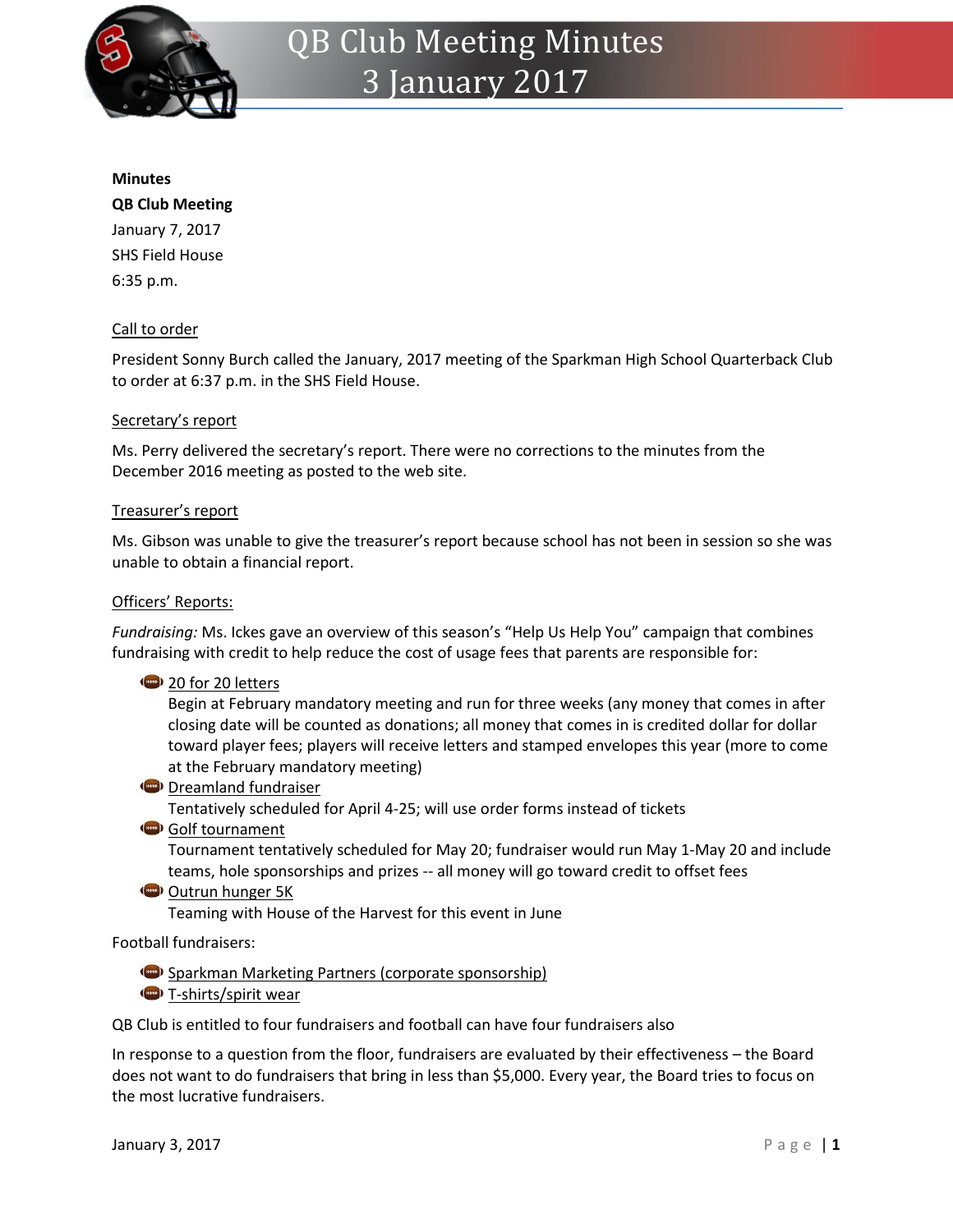

*Volunteers:* Ms. Knight gave the Volunteers report. She reported that six parent volunteers will be needed per fundraiser and she will be setting up an online signup similar to last year.

# Old Business:

Ms. Gibson provided an update on the new flooring for the weight room: The Board was concerned about hidden costs not included in previous estimates and so is beginning the estimate process over again. Ms. Gibson noted that the QB Club has to be very careful when submitting the POs for this large project to ensure that all expenses (labor, shipping, removal of existing floor, foundation repair if necessary, etc.) will be adequately covered in the POs.

Several officers took a site visit to the Lions Den gym in Athens to evaluate the flooring there for possible use in the SHS weight room. The officers determined the turf flooring and the rubber mats to go under the weight racks that they saw at the Lions Den would be a good fit for the SHS Field House.

The rubber mats are available from Athens Tractor Supply and Ms. Gibson got an estimate on those. Coach Cagle thinks the mats will need to go around the perimeter of the weight room 8' from the walls.

The turf flooring in the Lions Den gym came from Diamond Pro and ships from Georgia \$2,000; there was no visible wear after a year of use.

When installing, the weight racks will have to be moved and the players can do that.

Estimates could vary depending what's underneath – unsure what will be found underneath existing flooring; the foundation may need to be repaired. The QB Club will need licensed and insured subcontractors.

The officers will try to use a local flooring company to determine the condition of the foundation, how much work it will be to get existing flooring up and then get an estimate for materials and labor to move forward.

#### New business

*Volunteer committees:* Ms. Perry reported that the bylaws state that the QB Club should have a number of committees headed by area vice presidents:

**Fundraising** Volunteers **Meals feeder schools** Oversight

Ms. Perry will send an email to the membership requesting volunteers to serve on these committees and noted that this is a good opportunity to learn how the club functions for those who would like to serve as an officer next year or in the future.

## Coach's report

When setting the date of the next meeting, which is a mandatory meeting, officers should check area basketball tournament schedules.

Workouts begin when school starts back.